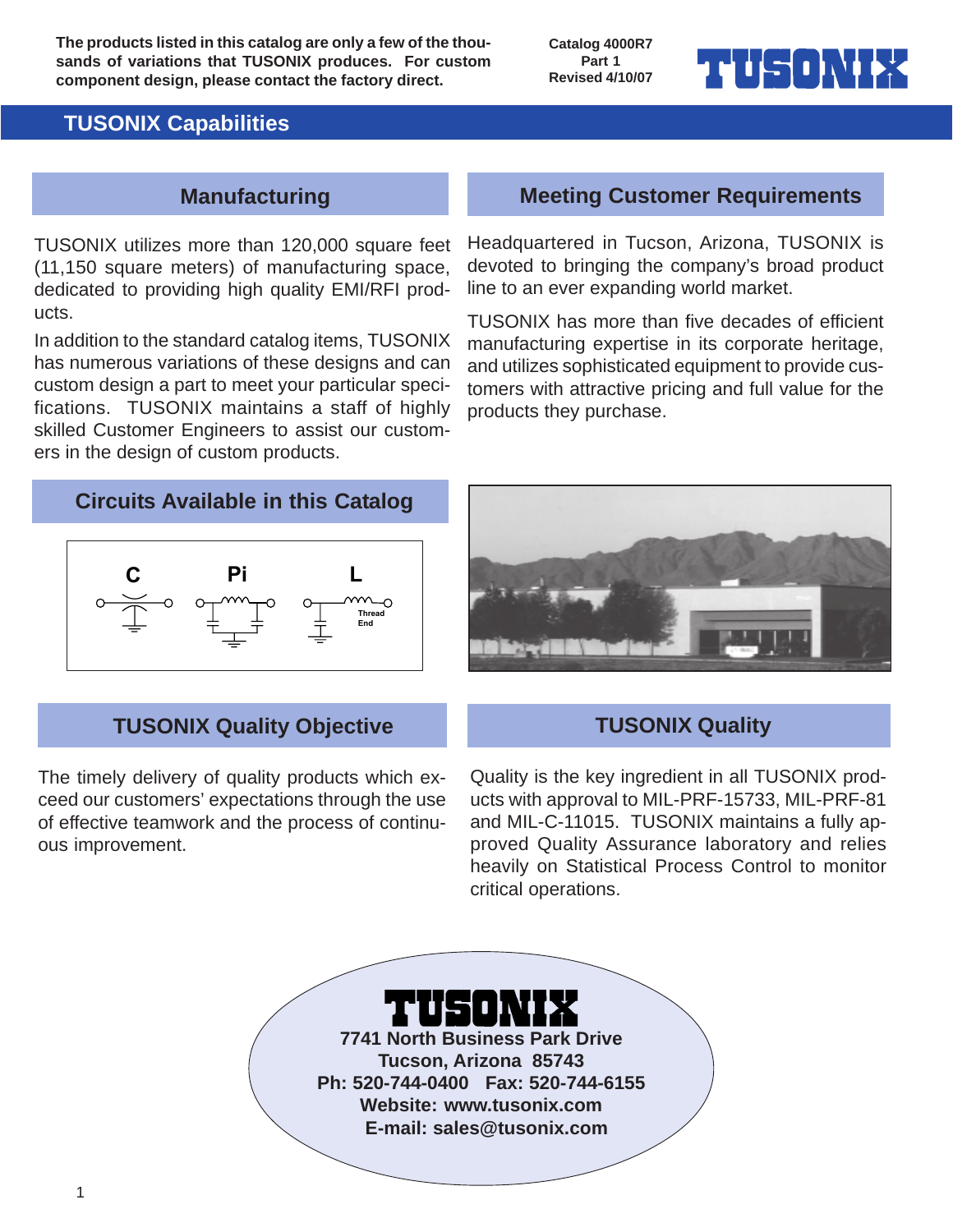#### **7741 North Business Park Drive Tucson, Arizona 85743 Ph: 520-744-0400 Fax: 520-744-6155 Web site: www.tusonix.com E-mail: sales@tusonix.com**

## **Providing Excellence in EMI/RFI Filtering Components...**

**TLUSONIX, Inc.** manufactures thousands of

**EMC Products featuring** an extensive line of EMI/RFI Filters and Capacitors.

▕▆▏▋▐▀▜▏▊▐▏░▐▏▐▘▞▜

We combine Technology, Expertise, Versatility and Innovation to produce the industry's most complete line of ceramic EMI/RFI Filters.

TUSONIX draws upon its 50+ years of manufacturing expertise and an accumulated base of ceramic dielectric technology to provide an ever expanding line of EMI/ RFI Filters and Capacitors.



Tusonix products not only set the industry standard but lead the way in the development of tomorrow's EMI Technology.

| <b>Contents</b>                                                                                                                                                                                                                                                                                                                                                                                                                                                                                                                                                                                               |                                                                                                                                                                                   |                                                                                                                                                                                                                                                                                                                                                                                                                                                                                                                                                                                                                                                                                                                                                                                                                                  |
|---------------------------------------------------------------------------------------------------------------------------------------------------------------------------------------------------------------------------------------------------------------------------------------------------------------------------------------------------------------------------------------------------------------------------------------------------------------------------------------------------------------------------------------------------------------------------------------------------------------|-----------------------------------------------------------------------------------------------------------------------------------------------------------------------------------|----------------------------------------------------------------------------------------------------------------------------------------------------------------------------------------------------------------------------------------------------------------------------------------------------------------------------------------------------------------------------------------------------------------------------------------------------------------------------------------------------------------------------------------------------------------------------------------------------------------------------------------------------------------------------------------------------------------------------------------------------------------------------------------------------------------------------------|
| <b>Capacitors</b><br><b>Solder Mount Filters</b><br><b>Press-In Filters</b><br><b>Bushing Mount Filters</b><br>$4 - 40$<br><b>Thread</b><br>$6 - 40$<br><b>Thread</b><br>$6 - 32$<br><b>Thread</b><br>$8 - 32$<br><b>Thread</b><br>$8 - 36$<br><b>Thread</b><br>12-28 Thread<br>12-32 Thread<br>1/4-28 Thread<br>5/16-24 Thread<br>5/16-32 Thread<br><b>High Voltage</b><br>Metric Thread<br><b>Mil Cross Reference</b><br><b>Coaxial Broadband</b><br><b>Standard Hardware Dimensions</b><br><b>Installation Recommendations</b><br><b>EIA/Tusonix Tolerance Codes</b><br><b>General Test Specifications</b> | $3 - 4$<br>$5-7, 11-12$<br>$8 - 10$<br>$13 - 23$<br>$13 - 14$<br>15<br>16<br>$17 - 18$<br>19<br>19<br>20<br>21<br>21<br>21<br>21<br>22<br>15<br>$23 - 24$<br>24<br>25<br>25<br>26 | <b>How to use this Catalog</b><br>This Catalog identifies standard parts pro-<br>duced by TUSONIX. Part numbers are listed<br>in sections by mounting style (Solder Mount<br>or Bushing Mount). Bushing parts are listed<br>by circuit configuration and arranged in as-<br>cending order with respect to voltage rating<br>at 125°C and then capacitance value.<br><b>FILTERS</b><br>Filters are assigned a four digit style number<br>followed by a three digit variation number.<br>(Example: 4100-003)<br><b>FEED-THRU CAPACITORS</b><br>Feed-thru capacitors are assigned a three or<br>four digit style number followed by a three<br>digit variation number, then the EIA Code for<br>temperature characteristic, capacitance and<br>tolerance. (Example: 2482-012-X5U0-272M)<br>For additional EIA Codes and Tolerances, |
|                                                                                                                                                                                                                                                                                                                                                                                                                                                                                                                                                                                                               |                                                                                                                                                                                   | please see page 25.                                                                                                                                                                                                                                                                                                                                                                                                                                                                                                                                                                                                                                                                                                                                                                                                              |

**For additional product lines manufactured by TUSONIX, please refer to the back cover of this Catalog.**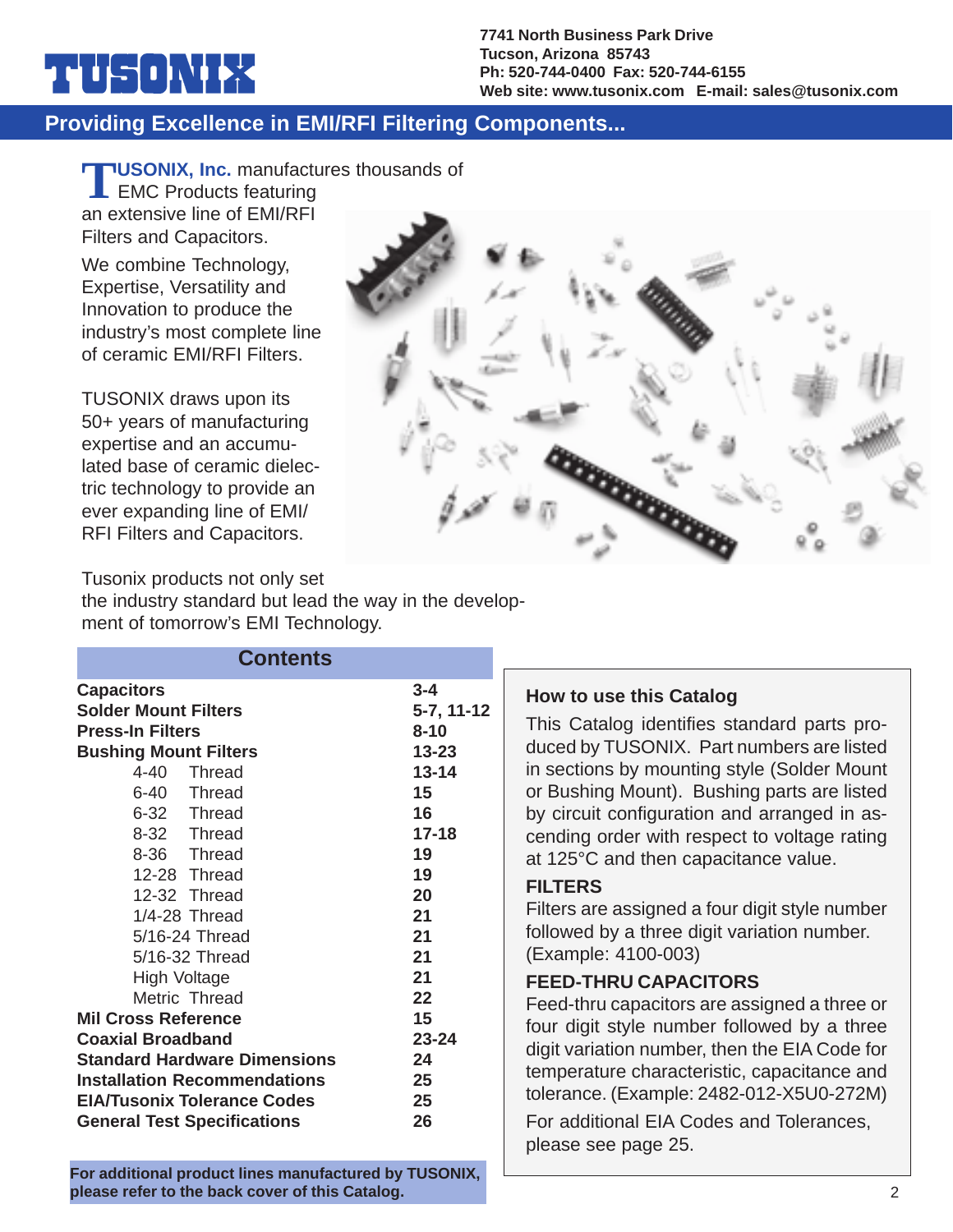# THUS ONIEX

### **Solder Mount Feed-Thru Capacitors**



Drawings not to scale.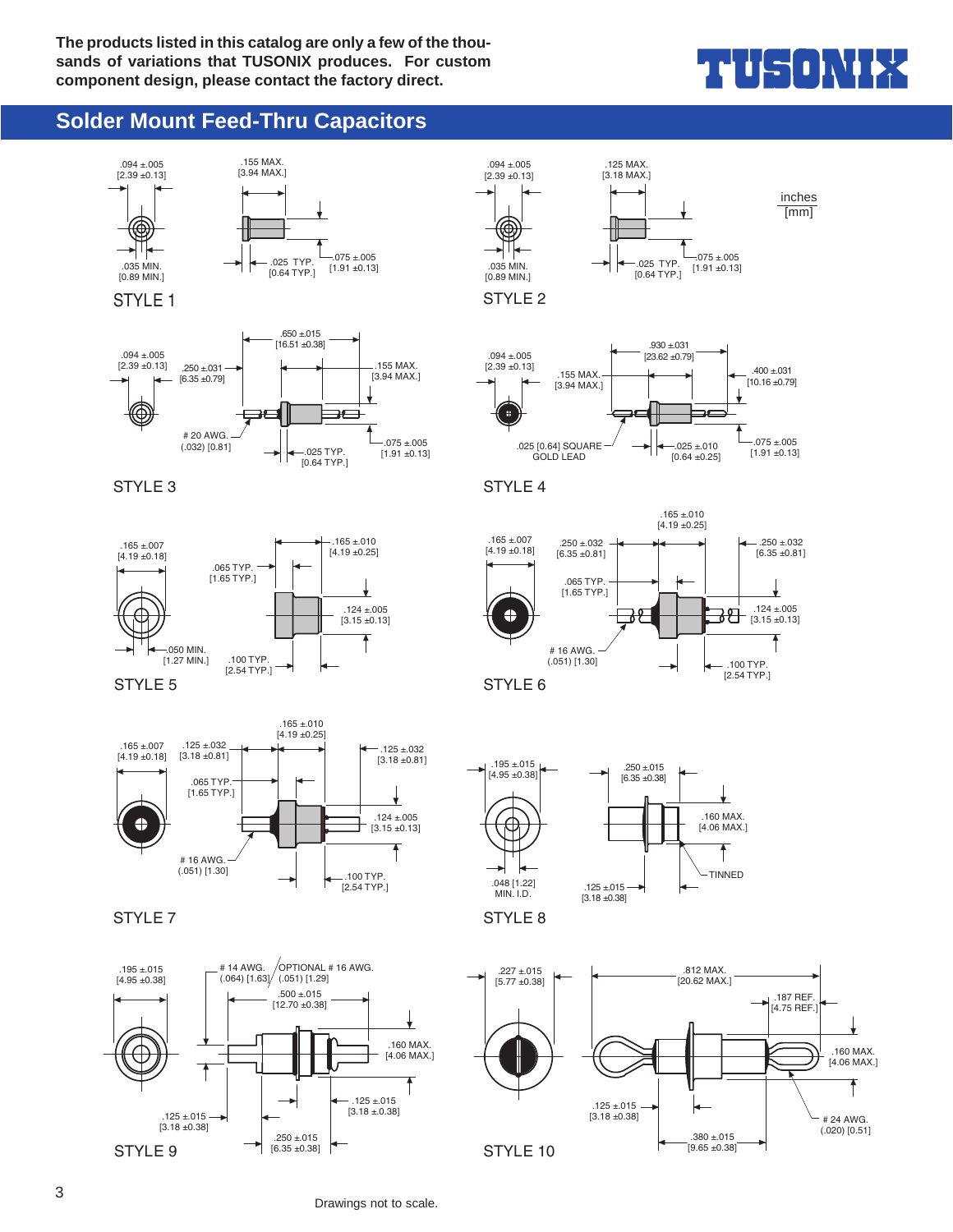# $\blacksquare$

#### **7741 North Business Park Drive Tucson, Arizona 85743 Ph: 520-744-0400 Fax: 520-744-6155 Web site: www.tusonix.com E-mail: sales@tusonix.com**

 $.380 \pm .015$  $[9.65 + 0.38]$ 

.227 ±.010 15.77  $\pm$ 0.25

 $\bigoplus$ 

TINNED

.160 MAX. [4.06 MAX.]

inches [mm]

### **Solder Mount Feed-Thru Capacitors**



#### STYLE 13

| <b>Series</b><br><b>Number</b> | <b>Temperature</b><br>Range | <b>WVDC</b> | <b>MAX. CAP.</b><br><b>Nominal</b><br>(pF) |
|--------------------------------|-----------------------------|-------------|--------------------------------------------|
| 2404                           | Z5, Y5, X5                  | 500         | 7000                                       |
|                                | X7                          | 250         | 7000                                       |
| 2482                           | Z5, Y5, X5                  | 300         | 4000                                       |
|                                | X7                          | 150         | 4000                                       |
| 2450                           | Z5, Y5, X5                  | 500         | 1800                                       |
|                                | X7                          | 250         | 1800                                       |
| 2461                           | Z5, Y5, X5                  | 200         | 1000                                       |
|                                | X7                          | 100         | 1000                                       |
| 2463                           | Z5, Y5, X5                  | 200         | 2000                                       |
|                                | X7                          | 100         | 2000                                       |
| 2470                           | Z5, Y5, X5                  | 250AC       | 2000                                       |
|                                |                             |             |                                            |





*Please see temperature Characteristics and EIA Codes on page 25.*

●UL Recognized to UL standard 1283; UL File No. E201344

| <b>TUSONIX</b><br>Part | Style          | <b>Notes</b>             | <b>Circuit</b> | <b>Working</b><br><b>Voltage</b><br>(dc) |                          | Capacitance | Capacitance<br><b>Tolerance</b> | Current                 |                          | <b>Typical No-Load Insertion Loss</b><br>(dB) at 25°C per MIL-Std-220 |        |      |       |
|------------------------|----------------|--------------------------|----------------|------------------------------------------|--------------------------|-------------|---------------------------------|-------------------------|--------------------------|-----------------------------------------------------------------------|--------|------|-------|
| <b>Number</b>          |                |                          |                | $85^{\circ}$ C                           | 125°C                    | $($ pF $)$  |                                 | $\widehat{\mathcal{E}}$ | 1MHz                     | 10MHz                                                                 | 100MHz | 1GHz | 10GHz |
| <b>C</b> Configuration |                |                          |                |                                          |                          |             |                                 |                         |                          |                                                                       |        |      |       |
| 2463-001-X5S0-471M     | $\overline{2}$ | $\overline{\phantom{m}}$ | С              | 200                                      | --                       | 470         | ±20%                            | --                      | $\frac{1}{2}$            | --                                                                    | 12     | 27   | 27    |
| 2463-002-X5S0-471M     | 3              | $\overline{\phantom{a}}$ | C              | 200                                      | --                       | 470         | ±20%                            | 10                      | --                       | --                                                                    | 12     | 27   | 27    |
| 2463-003-X5U0-471P     | 4              | $\overline{\phantom{a}}$ | C              | 200                                      | --                       | 470         | $+100-0%$                       | 10                      | --                       | --                                                                    | 12     | 27   | 27    |
| 2461-000-X7V0-102P     | 5              | $\overline{\phantom{a}}$ | C              | $\overline{\phantom{a}}$                 | 100                      | 1000        | $+100-0%$                       | --                      | $-$                      | 3                                                                     | 20     | 35   | 40    |
| 2461-001-X7V0-102AA    | 6              | $\overline{\phantom{a}}$ | C              | $\overline{\phantom{a}}$                 | 100                      | 1000        | <b>GMV</b>                      | 20                      | $-$                      | 3                                                                     | 20     | 35   | 40    |
| 2461-002-X7V0-102M     | 7              | $\qquad \qquad -$        | C              | $\overline{\phantom{a}}$                 | 100                      | 1000        | ±20%                            | 20                      | $-$                      | 3                                                                     | 20     | 35   | 40    |
| 2463-000-X7U0-152P     | 1              | $\overline{\phantom{a}}$ | C              | $\overline{\phantom{a}}$                 | 100                      | 1500        | $+100-0%$                       | --                      | $-$                      | 5                                                                     | 22     | 35   | 40    |
| 2463-002-X5U0-152P     | 3              | $\overline{\phantom{a}}$ | C              | 200                                      | $\overline{\phantom{a}}$ | 1500        | $+100-0%$                       | 10                      | $-$                      | 5                                                                     | 22     | 35   | 40    |
| 2463-003-X5U0-152P     | 4              | $\sim$ $\sim$            | C              | 200                                      | $\overline{\phantom{a}}$ | 1500        | $+100-0%$                       | 10                      | --                       | 5                                                                     | 22     | 35   | 40    |
| 2482-001-X5U0-471M     | 9              | $- -$                    | C              | 300                                      | $\overline{\phantom{a}}$ | 470         | ±20%                            | 20                      | $\overline{\phantom{a}}$ | --                                                                    | 12     | 27   | 27    |
| 2482-012-X5U0-102M     | 8              | $\overline{\phantom{a}}$ | C              | 300                                      | $\overline{\phantom{a}}$ | 1000        | ±20%                            | --                      | $\overline{\phantom{a}}$ | 3                                                                     | 20     | 35   | 40    |
| 2482-001-X5U0-102M     | 9              | $\overline{\phantom{a}}$ | C              | 300                                      | $\overline{\phantom{a}}$ | 1000        | ±20%                            | 20                      | $\qquad \qquad -$        | 3                                                                     | 20     | 35   | 40    |
| 2450-001-X5R0-101K     | 13             | $-$                      | C              | 500                                      | --                       | 100         | ±10%                            | 20                      | --                       | --                                                                    | 3      | 20   | 28    |
| 2450-001-X5R0-471M     | 13             | $\overline{\phantom{a}}$ | C              | 500                                      |                          | 470         | ±20%                            | 20                      | --                       | --                                                                    | 12     | 27   | 27    |
| 2404-000-X7R0-471M     | 11             | $\sim$ $\sim$            | C              | $\overline{\phantom{a}}$                 | 250                      | 470         | ±20%                            | 20                      | $-$                      | $-$                                                                   | 12     | 27   | 27    |
| 2450-001-X5U0-102P     | 13             | $-$                      | C              | 500                                      | $\overline{\phantom{a}}$ | 1000        | $+100-0%$                       | 20                      | $\overline{\phantom{a}}$ | 3                                                                     | 20     | 35   | 40    |
| 2404-000-X5U0-102P     | 11             | $\overline{\phantom{a}}$ | C              | 500                                      | $- -$                    | 1000        | $+100-0%$                       | 20                      | $\qquad \qquad -$        | 3                                                                     | 20     | 35   | 40    |
| 2404-014-X5U0-102P     | 12             | $\overline{\phantom{a}}$ | C              | 500                                      | --                       | 1000        | $+100-0%$                       | --                      | --                       | 3                                                                     | 20     | 35   | 40    |
| 2404-014-X5W0-502M     | 12             | $-$                      | C              | 500                                      | $- -$                    | 5000        | ±20%                            | --                      | $-$                      | 15                                                                    | 30     | 45   | 50    |
| 2404-000-X5W0-502Z     | 11             | $-$                      | C              | 500                                      | $- -$                    | 5000        | $+80-20%$                       | 20                      | $-$                      | 15                                                                    | 30     | 45   | 50    |
| 2404-007-X5W0-502Z     | 10             | $\overline{\phantom{a}}$ | C              | 500                                      | --                       | 5000        | $+80-20%$                       | 15                      | $\overline{\phantom{a}}$ | 15                                                                    | 30     | 45   | 50    |
| 2470-500●              | 14             | $\overline{\phantom{a}}$ | C              | <b>250AC</b>                             | --                       | 1000        | $+100-0%$                       | 10                      | $- -$                    | 3                                                                     | 20     | 35   | 40    |
| 2470-501●              | 15             | $- -$                    | С              | <b>250AC</b>                             | --                       | 1000        | $+100-0%$                       | 10                      | $\overline{\phantom{a}}$ | 3                                                                     | 20     | 35   | 40    |

DIA.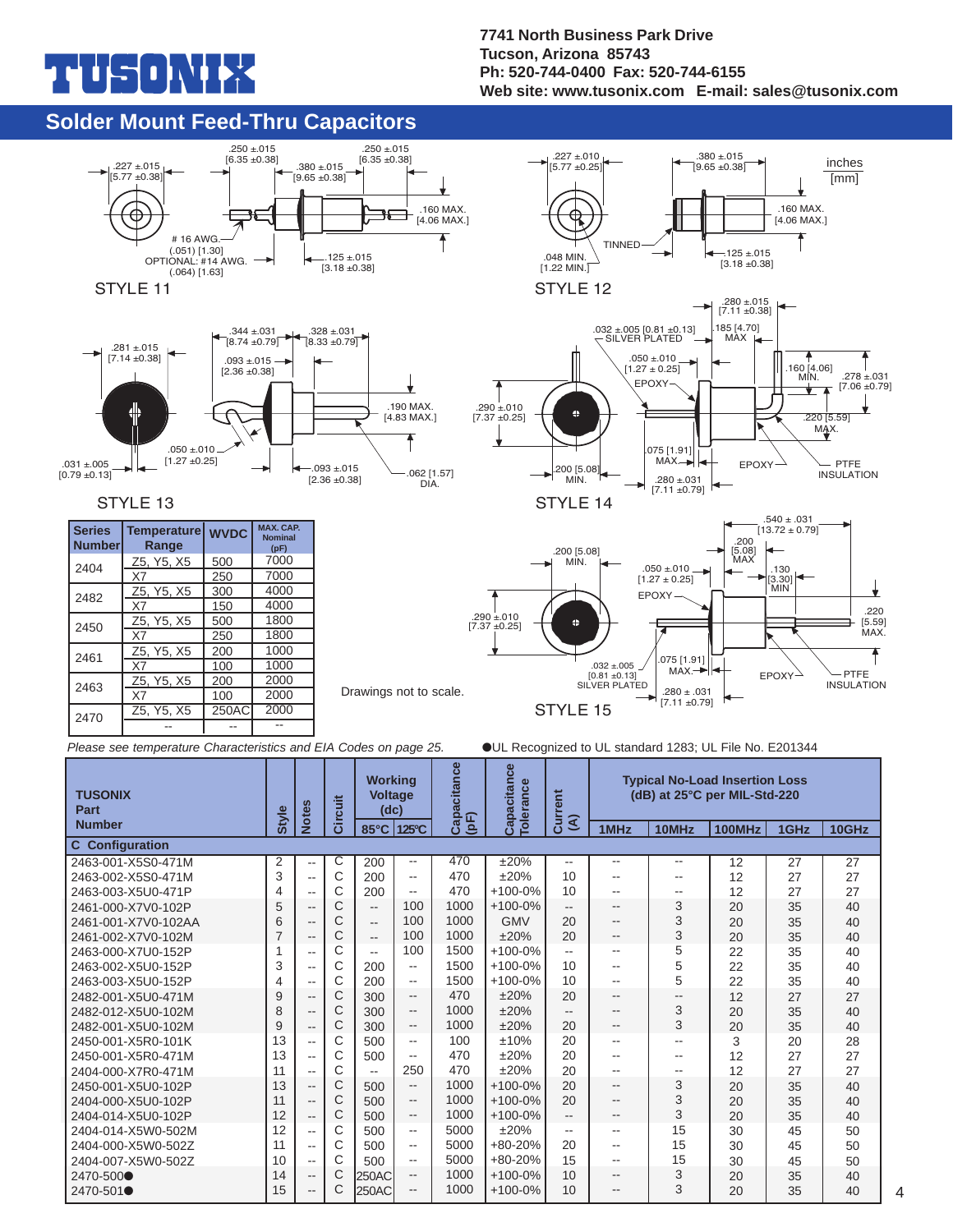

## **Solder Mount C Filters**

### **4300 Series Miniature EMI Filter MICROWAVE APPLICATIONS:**









● Attenuators

- **Low Noise Amplifiers**
- **Microwave Filters**

inches [mm]

| <b>TUSONIX</b><br>Part            |              | <b>Circuit</b> | <b>Working</b><br><b>Voltage</b><br>(dc) |                 | pacitance<br>企             | pacitance<br><b>Tolerance</b> | <b>Minimum No-Load Insertion Loss</b><br>(dB) at 25°C per MIL-Std-220<br>rent<br>ā<br>$\widehat{\mathcal{E}}$ |      |       |               |      |       | <b>Color</b><br>Code |
|-----------------------------------|--------------|----------------|------------------------------------------|-----------------|----------------------------|-------------------------------|---------------------------------------------------------------------------------------------------------------|------|-------|---------------|------|-------|----------------------|
| <b>Number</b>                     | <b>Style</b> |                | $85^{\circ}$ C                           | $125^{\circ}$ C | ලි<br>흐                    | <u>ලි</u>                     |                                                                                                               | 1MHz | 10MHz | <b>100MHz</b> | 1GHz | 10GHz |                      |
| <b>Epoxy Sealed Top (flange)/</b> |              |                |                                          |                 | <b>Glass Sealed Bottom</b> |                               |                                                                                                               |      |       |               |      |       |                      |
| 4300-005                          |              | С              | 70                                       | 50              | 10.000                     | <b>GMV</b>                    | 5                                                                                                             | 4    | 21    | 35            | 50   | 60    | <b>BLACK</b>         |
| 4300-055                          |              | C              | 70                                       | 50              | 10.000                     | ±20%                          | 5                                                                                                             | 4    | 21    | 35            | 50   | 60    | <b>BLK-GOLD</b>      |
| 4300-006                          |              | Ć              | 70                                       | 50              | 15,000                     | <b>GMV</b>                    | 5                                                                                                             | 7    | 20    | 35            | 55   | 60    | ORANGE               |
| 4300-013                          |              | C              | 70                                       | 50              | 27.000                     | <b>GMV</b>                    | 5                                                                                                             | 10   | 28    | 42            | 65   | 65    | RED-RED              |
| 4300-014                          |              | C              | 50                                       | 50              | 50.000                     | <b>GMV</b>                    | 5                                                                                                             | 15   | 35    | 45            | 70   | --    | <b>BLU-BLU</b>       |
| 4300-003                          |              | С              | 150                                      | 100             | 2700                       | <b>GMV</b>                    | 5                                                                                                             | --   | 10    | 25            | 40   | 50    | <b>RED</b>           |
| 4300-053                          |              | С              | 150                                      | 100             | 2700                       | ±20%                          | 5                                                                                                             | --   | 10    | 25            | 40   | 50    | RED-GOLD             |
| 4300-004                          |              | С              | 150                                      | 100             | 5000                       | <b>GMV</b>                    | 5                                                                                                             | --   | 15    | 30            | 45   | 55    | <b>YELLOW</b>        |
| 4300-054                          |              | C              | 150                                      | 100             | 5000                       | ±20%                          | 5                                                                                                             | --   | 15    | 30            | 45   | 55    | YEL-GOLD             |
| 4300-680                          | 1            | С              | 300                                      | 200             | 5                          | <b>MAX</b>                    | 5                                                                                                             | --   | $- -$ |               | --   | --    | <b>BLK-BLK</b>       |
| 4300-008                          |              | С              | 300                                      | 200             | 10                         | <b>GMV</b>                    | 5                                                                                                             | --   | --    | --            | 5    | 20    | <b>VIOLET</b>        |
| 4300-009                          | 1            | С              | 300                                      | 200             | 25                         | <b>GMV</b>                    | 5                                                                                                             | --   | --    | --            | 10   | 25    | <b>BLUE</b>          |
| 4300-000                          |              | С              | 300                                      | 200             | 100                        | <b>GMV</b>                    | 5                                                                                                             | --   | $-$   | 3             | 20   | 28    | <b>GREEN</b>         |
| 4300-050                          |              | С              | 300                                      | 200             | 100                        | ±20%                          | 5                                                                                                             | --   | $-$   | 3             | 20   | 28    | <b>GRN-GOLD</b>      |
| 4300-001                          |              | C              | 300                                      | 200             | 500                        | <b>GMV</b>                    | 5                                                                                                             | --   | --    | 15            | 35   | 40    | <b>BROWN</b>         |
| 4300-051                          |              | С              | 300                                      | 200             | 500                        | ±20%                          | 5                                                                                                             | --   | --    | 15            | 35   | 40    | <b>BRWN-GOLD</b>     |
| 4300-007                          |              | С              | 300                                      | 200             | 1000                       | <b>GMV</b>                    | 5                                                                                                             | --   | 5     | 20            | 35   | 45    | <b>GRAY</b>          |
| 4300-002                          | 1            | С              | 300                                      | 200             | 1200                       | <b>GMV</b>                    | 5                                                                                                             | --   | 5     | 20            | 35   | 45    | <b>WHITE</b>         |
| 4300-052                          |              | Ć              | 300                                      | 200             | 1200                       | ±20%                          | 5                                                                                                             | --   | 5     | 20            | 35   | 45    | <b>WHT-GOLD</b>      |

Drawings not to scale.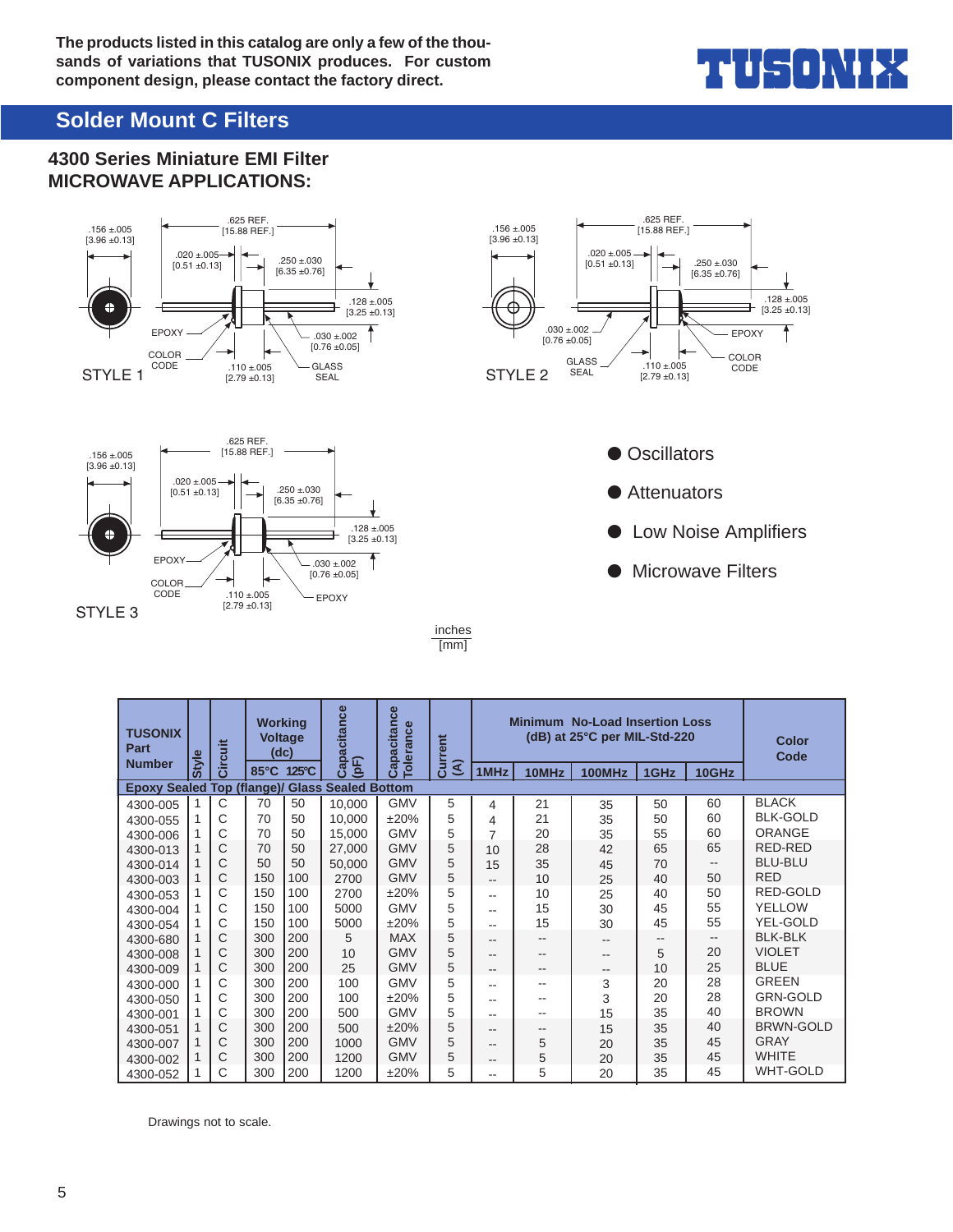

### **TUSONIX 4300 Series Miniature EMI Filters**

These filters are ideal for applications where small size and high performance are critical. These C configured filters can be glass sealed on either one of the ends for optimal sealing between system compartments or components.

The gold plating on the leads offers excellent conductivity and connective ability using common gold bonding methods. The small package and large range of electrical characteristics of the 4300 Series make it an effective solution for a variety of microwave applications.



| <b>TUSONIX</b><br>Part<br><b>Number</b> | <b>Style</b>            | Circuit      |     | <b>Working</b><br><b>Voltage</b><br>(dc)<br>85°C 125°C | Capacitance<br>(pF)           | Capacitance<br><b>Tolerance</b> | Current<br>$\widehat{\mathcal{E}}$ | 1MHz                        | 10MHz           | <b>Minimum No-Load Insertion Loss</b><br>(dB) at 25°C per MIL-Std-220<br><b>100MHz</b> | 1GHz | 10GHz                    | Color<br>Code    |  |
|-----------------------------------------|-------------------------|--------------|-----|--------------------------------------------------------|-------------------------------|---------------------------------|------------------------------------|-----------------------------|-----------------|----------------------------------------------------------------------------------------|------|--------------------------|------------------|--|
| <b>Glass Sealed Top</b>                 |                         |              |     |                                                        | (flange)/ Epoxy Sealed Bottom |                                 |                                    |                             |                 |                                                                                        |      |                          |                  |  |
| 4300-025                                | 2                       | $\mathsf{C}$ | 70  | 50                                                     | 10,000                        | <b>GMV</b>                      | 5                                  | 4                           | 21              | 35                                                                                     | 50   | 60                       | <b>BLACK</b>     |  |
| 4300-065                                | $\overline{2}$          | C            | 70  | 50                                                     | 10,000                        | ±20%                            | 5                                  | 4                           | 21              | 35                                                                                     | 50   | 60                       | <b>BLK-GOLD</b>  |  |
| 4300-026                                | $\overline{2}$          | $\mathsf{C}$ | 70  | 50                                                     | 15,000                        | <b>GMV</b>                      | 5                                  | $\overline{7}$              | 20              | 35                                                                                     | 55   | 60                       | ORANGE           |  |
| 4300-031                                | $\overline{2}$          | C            | 70  | 50                                                     | 27,000                        | <b>GMV</b>                      | 5                                  | 10                          | 28              | 42                                                                                     | 65   | 65                       | <b>RED-RED</b>   |  |
| 4300-034                                | $\overline{2}$          | C            | 50  | 50                                                     | 50,000                        | <b>GMV</b>                      | 5                                  | 15                          | 35              | 45                                                                                     | 70   | $\overline{\phantom{a}}$ | <b>BLU-BLU</b>   |  |
| 4300-023                                | $\overline{2}$          | C            | 150 | 100                                                    | 2700                          | <b>GMV</b>                      | 5                                  | $\overline{\phantom{a}}$    | 10              | 25                                                                                     | 40   | 50                       | <b>RED</b>       |  |
| 4300-063                                | $\overline{c}$          | $\mathsf{C}$ | 150 | 100                                                    | 2700                          | ±20%                            | 5                                  | $\overline{a}$              | 10              | 25                                                                                     | 40   | 50                       | <b>RED-GOLD</b>  |  |
| 4300-024                                | $\overline{2}$          | $\mathsf{C}$ | 150 | 100                                                    | 5000                          | <b>GMV</b>                      | 5                                  | $\overline{a}$              | 15              | 30                                                                                     | 45   | 55                       | <b>YELLOW</b>    |  |
| 4300-064                                | $\mathbf 2$             | $\mathsf{C}$ | 150 | 100                                                    | 5000                          | ±20%                            | 5                                  | $\sim$                      | 15              | 30                                                                                     | 45   | 55                       | YEL-GOLD         |  |
| 4300-681                                | $\overline{2}$          | $\mathsf{C}$ | 300 | 200                                                    | 5                             | <b>MAX</b>                      | 5                                  | $-$                         | --              | --                                                                                     |      | $\overline{\phantom{a}}$ | <b>BLK-BLK</b>   |  |
| 4300-028                                | $\overline{2}$          | $\mathsf{C}$ | 300 | 200                                                    | 10                            | <b>GMV</b>                      | 5                                  | $\sim$                      | $-$             |                                                                                        | 5    | 20                       | <b>VIOLET</b>    |  |
| 4300-029                                | $\overline{2}$          | C            | 300 | 200                                                    | 25                            | <b>GMV</b>                      | 5                                  | --                          | --              | --                                                                                     | 10   | 25                       | <b>BLUE</b>      |  |
| 4300-020                                | $\overline{2}$          | Ċ            | 300 | 200                                                    | 100                           | <b>GMV</b>                      | 5                                  | --                          | --              | 3                                                                                      | 20   | 28                       | <b>GREEN</b>     |  |
| 4300-060                                | $\overline{\mathbf{c}}$ | C            | 300 | 200                                                    | 100                           | ±20%                            | 5                                  | $\overline{a}$              | $-$             | 3                                                                                      | 20   | 28                       | <b>GRN-GOLD</b>  |  |
| 4300-021                                | $\overline{2}$          | $\mathsf{C}$ | 300 | 200                                                    | 500                           | <b>GMV</b>                      | 5                                  | $-1$                        | 35<br>15<br>$-$ |                                                                                        | 40   | <b>BROWN</b>             |                  |  |
| 4300-061                                | $\overline{2}$          | C            | 300 | 200                                                    | 500                           | ±20%                            | 5                                  | --                          | 15<br>$-$       |                                                                                        | 35   | 40                       | <b>BRWN-GOLD</b> |  |
| 4300-027                                | $\overline{2}$          | $\mathsf{C}$ | 300 | 200                                                    | 1000                          | <b>GMV</b>                      | 5                                  | $\overline{a}$              | 5               | 20                                                                                     | 35   | 45                       | <b>GRAY</b>      |  |
| 4300-022                                | $\overline{2}$          | C            | 300 | 200                                                    | 1200                          | <b>GMV</b>                      | 5                                  | --                          | 5               | 20                                                                                     | 35   | 45                       | <b>WHITE</b>     |  |
| 4300-062                                | $\overline{2}$          | Ċ            | 300 | 200                                                    | 1200                          | ±20%                            | 5                                  | $-$                         | 5               | 20                                                                                     | 35   | 45                       | <b>WHT-GOLD</b>  |  |
| <b>Epoxy Sealed Top</b>                 |                         |              |     |                                                        | (flange)/ Epoxy Sealed Bottom |                                 |                                    |                             |                 |                                                                                        |      |                          |                  |  |
| 4302-005                                | 3                       | $\mathsf C$  | 70  | 50                                                     | 10,000                        | <b>GMV</b>                      | 10                                 | 4                           | 21              | 35                                                                                     | 50   | 60                       | <b>BLACK</b>     |  |
| 4302-006                                | 3                       | $\mathsf{C}$ | 70  | 50                                                     | 15,000                        | <b>GMV</b>                      | 10                                 | $\overline{7}$              | 20              | 35                                                                                     | 55   | 60                       | ORANGE           |  |
| 4302-013                                | 3                       | $\mathsf{C}$ | 70  | 50                                                     | 27,000                        | <b>GMV</b>                      | 10                                 | 10                          | 28              | 42                                                                                     | 65   | 65                       | <b>RED-RED</b>   |  |
| 4302-014                                | 3                       | C            | 50  | 50                                                     | 50,000                        | <b>GMV</b>                      | 10                                 | 15                          | 35              | 45                                                                                     | 70   | $\overline{\phantom{a}}$ | <b>BLU-BLU</b>   |  |
| 4302-003                                | 3                       | $\mathsf{C}$ | 150 | 100                                                    | 2700<br>5000                  | <b>GMV</b>                      | 10                                 | $\overline{a}$              | 10              | 25                                                                                     | 40   | 50                       | <b>RED</b>       |  |
| 4302-004                                | 3                       | C            | 150 | 100                                                    |                               | <b>GMV</b>                      | 10                                 | $-$                         | 15              | 30                                                                                     | 45   | 55                       | YELLOW           |  |
| 4302-680                                | 3                       | C            | 300 | 200                                                    | 5                             | <b>MAX</b>                      |                                    | 10<br>$\overline{a}$<br>$-$ |                 | $\overline{a}$                                                                         | --   | --                       | <b>BLK-BLK</b>   |  |
| 4302-008                                | 3                       | $\mathsf{C}$ | 300 | 200                                                    | 10<br>25                      | <b>GMV</b>                      | 10                                 | Щ,                          | --              | $-$                                                                                    | 5    | 20                       | <b>VIOLET</b>    |  |
| 4302-009                                | 3                       | C            | 300 | 200                                                    | 100                           | <b>GMV</b>                      | 10                                 | $\overline{a}$              |                 | --                                                                                     | 10   | 25                       | <b>BLUE</b>      |  |
| 4302-000                                | 3                       | $\mathsf{C}$ | 300 | 200                                                    | 500                           | <b>GMV</b>                      | 10                                 | $-$                         | $- -$           | 3                                                                                      | 20   | 28                       | <b>GREEN</b>     |  |
| 4302-001                                | 3                       | C            | 300 | 200                                                    | 1000                          | <b>GMV</b>                      | 10                                 | $-$                         | --              | 15                                                                                     | 35   | 40                       | <b>BROWN</b>     |  |
| 4302-007                                | 3                       | C            | 300 | 200                                                    | 1200                          | <b>GMV</b>                      | 10                                 | $\overline{\phantom{a}}$    | 5               | 20                                                                                     | 35   | 45                       | <b>GRAY</b>      |  |
| 4302-002                                | 3                       | C            | 300 | 200                                                    |                               | <b>GMV</b>                      | 10                                 | u.                          | 5               | 20<br>35                                                                               |      | 45                       | <b>WHITE</b>     |  |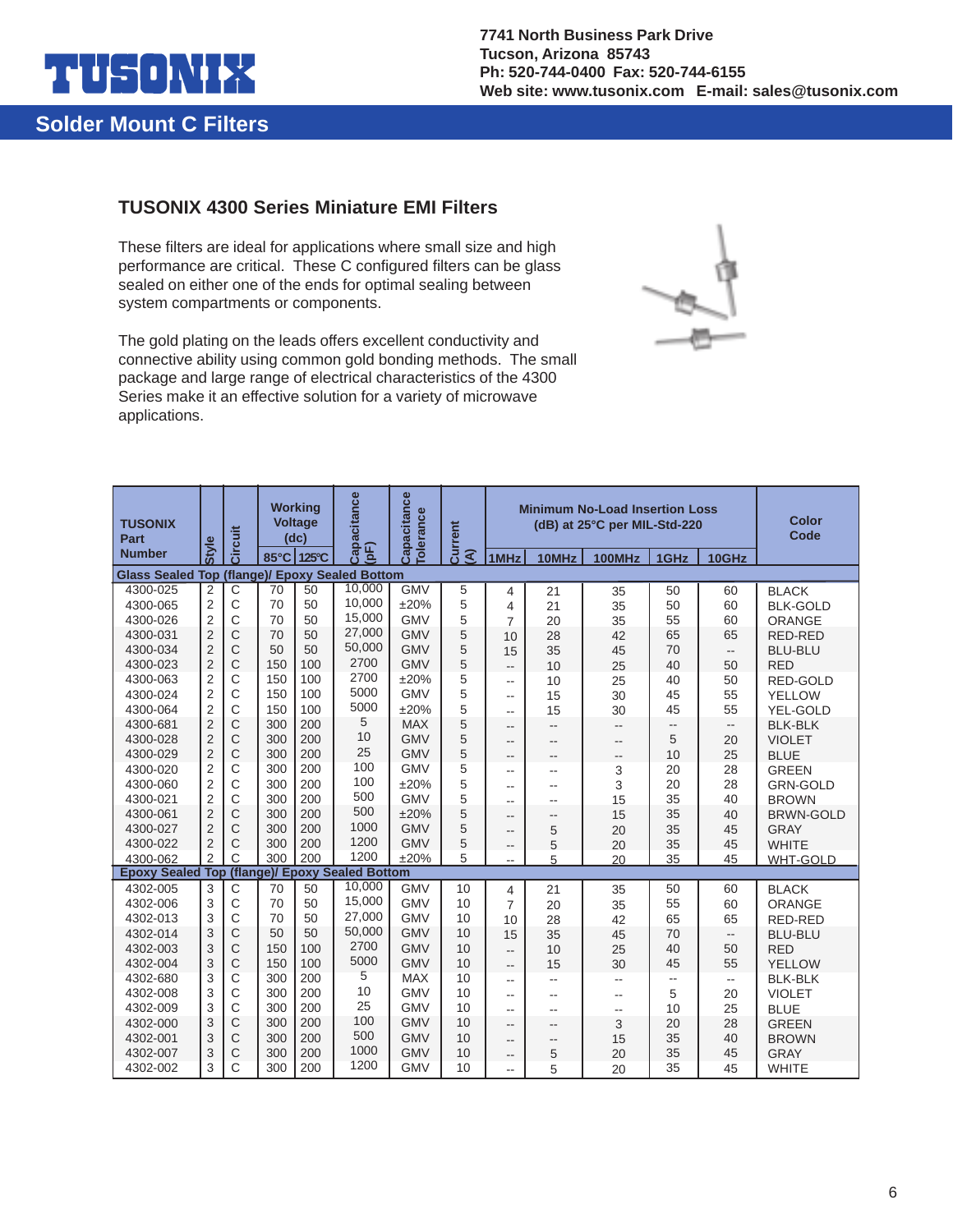**The products listed in this catalog are only a few of the thousands of variations that TUSONIX produces. For custom component design, please contact the factory direct.**

# ╽┟╤┨╻┠╷╲┇

## **Solder Mount C Filters 4305 Series - Extra Mini EMI Filters**







| <b>TUSONIX</b><br>Part                         | <b>juit</b> |                | <b>Working</b><br><b>Voltage</b><br>(dc) | citance<br>Capac<br>(pF) | Capacitance<br><b>Tolerance</b> | <b>Minimum No-Load Insertion Loss</b><br>Current<br>(dB) at 25°C per MIL-Std-220<br>$\widehat{\mathcal{E}}$ |       |       |        |      |       | <b>Color</b><br>Code |
|------------------------------------------------|-------------|----------------|------------------------------------------|--------------------------|---------------------------------|-------------------------------------------------------------------------------------------------------------|-------|-------|--------|------|-------|----------------------|
| <b>Number</b>                                  | ຮັ          | $85^{\circ}$ C | 125°C                                    |                          |                                 |                                                                                                             | 1MHz  | 10MHz | 100MHz | 1GHz | 10GHz |                      |
| Epoxy Sealed Top (flange)/ Glass Sealed Bottom |             |                |                                          |                          |                                 |                                                                                                             |       |       |        |      |       |                      |
| 4305-000                                       | C           | 300            | 200                                      | 50                       | $+100-0%$                       | 5                                                                                                           | --    | --    |        | 10   | 25    | <b>BRWN-BROWN</b>    |
| 4305-001                                       | Ć           | 300            | 200                                      | 100                      | $+100-0%$                       | 5                                                                                                           | --    | --    | 3      | 20   | 28    | <b>GREEN</b>         |
| 4305-002                                       | Ć           | 300            | 200                                      | 500                      | $+100-0%$                       | 5                                                                                                           | --    | --    | 15     | 35   | 40    | <b>BROWN</b>         |
| 4305-003                                       | C           | 150            | 100                                      | 2700                     | $+100-0%$                       | 5                                                                                                           | --    | 10    | 25     | 40   | 50    | <b>RED</b>           |
| 4305-004                                       | С           | 150            | 100                                      | 5000                     | $+100-0%$                       | 5                                                                                                           | --    | 15    | 30     | 45   | 55    | YELLOW               |
| 4305-005                                       | C           | 300            | 200                                      | 10                       | $+100-0%$                       | 5                                                                                                           | --    | $- -$ | $- -$  | 5    | 20    | <b>VIOLET</b>        |
| 4305-006                                       | C           | 300            | 200                                      | 25                       | $+100-0%$                       | 5                                                                                                           | --    | --    | $ -$   | 10   | 25    | <b>BLUE</b>          |
| 4305-007                                       | Ć           | 300            | 200                                      | 250                      | $+100-0%$                       | 5                                                                                                           | --    | $- -$ | 5      | 22   | 30    | YEL-YELLOW           |
| 4305-008                                       | С           | 300            | 200                                      | 1000                     | $+100-0%$                       | 5                                                                                                           | --    | 5     | 20     | 35   | 45    | GRAY                 |
| 4305-009                                       | C           | 300            | 200                                      | 1500                     | $+100-0%$                       | 5                                                                                                           | --    | 5     | 22     | 35   | 45    | <b>GREEN-GREEN</b>   |
| 4305-010                                       | С           | 50             | 50                                       | 10.000                   | $+100-0%$                       | 5                                                                                                           | 4     | 21    | 35     | 50   | 60    | <b>BLACK</b>         |
| 4305-011                                       | C           | 70             | 50                                       | 27,000                   | $+100-0%$                       | 5                                                                                                           | 10    | 28    | 42     | 65   | 65    | RED-RED              |
| 4305-012                                       | C           | 300            | 200                                      | 5                        | $+100-0%$                       | 5                                                                                                           | --    | --    | $- -$  | --   | 5     | <b>BLUE-BLUE</b>     |
| 4305-680                                       | С           | 300            | 200                                      | 5                        | <b>MAX</b>                      | 5                                                                                                           | $- -$ | --    |        |      | --    | <b>BLACK-BLACK</b>   |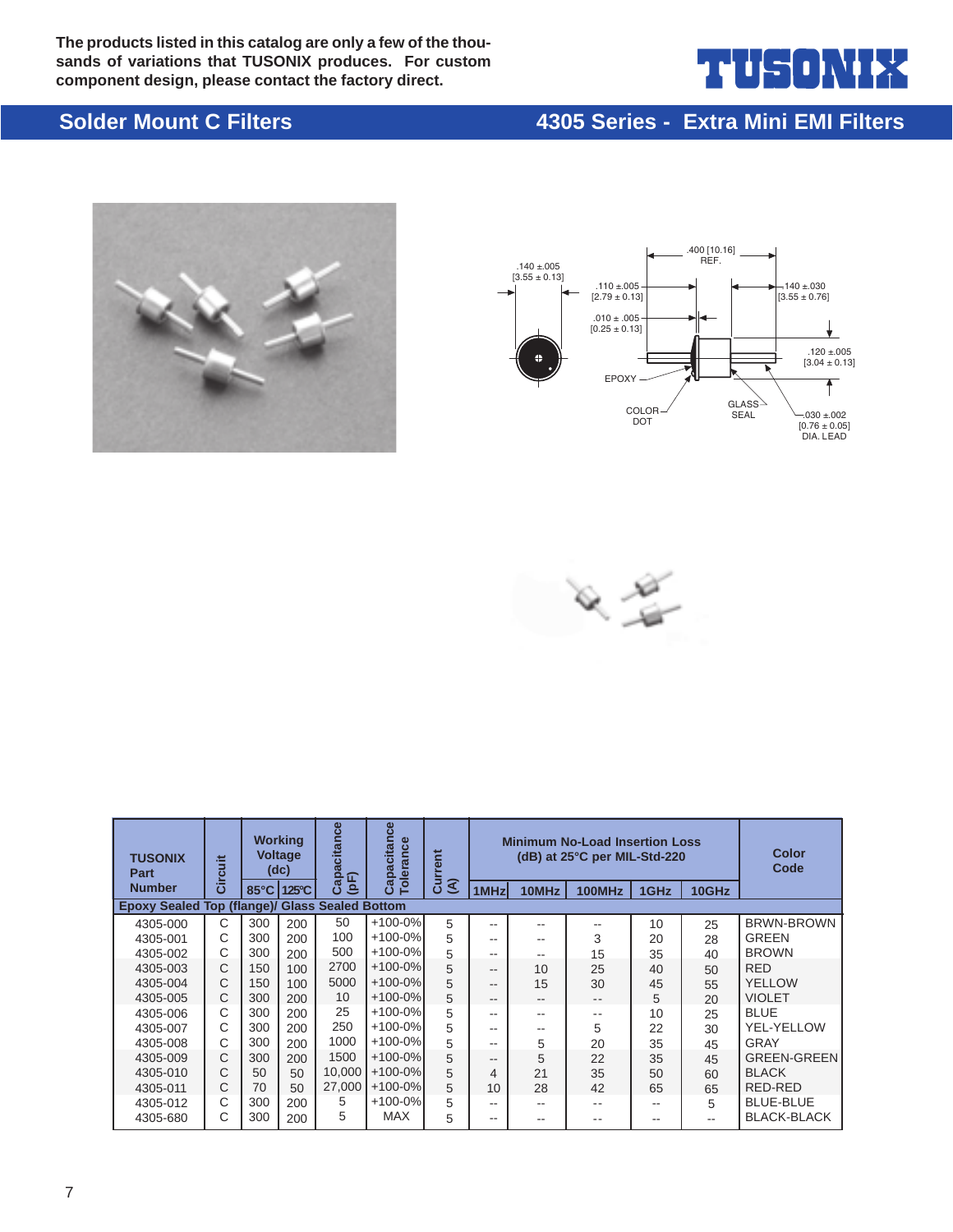# ╶┑╻╽╲╽

**7741 North Business Park Drive Tucson, Arizona 85743 Ph: 520-744-0400 Fax: 520-744-6155 Web site: www.tusonix.com E-mail: sales@tusonix.com**

## **No Solder/Press-In C Filters**

### **4304 Series - C Filters**





Tusonix Press-In Ceramic EMI filters suppress unwanted EMI and allow a fast, mechanical bonding that is free from soldering. And, by offering an excellent alternative to the traditional soldering installation, these finely designed, knurled filters significantly reduce assembly costs.

These EMI filters cover a variety of voltage, attenuation and capacitance ranges in a press-in mounting style.

Product installation recommendations (X-2656/9) are provided with parts to prevent damage to the component during installation.

#### Installation tool

| Tool Part No. | Item No. | <b>Filter Type</b> |
|---------------|----------|--------------------|
| 4300-314      |          | 4304               |

*(Ordering Example for 4304 filter tool: 4300-314-1)*

| <b>TUSONIX</b><br><b>Part</b>                         | Circuit | Capacitance<br><b>Working</b><br><b>Voltage</b><br>(dc)<br>(pF)<br>125°C<br>$85^{\circ}$ C |     | pacitance<br><b>Tolerance</b> | rent       |                               |                | <b>Minimum No-Load Insertion Loss</b><br>(dB) at 25°C per MIL-Std-220 |        |      | <b>Color</b><br>Code |                  |
|-------------------------------------------------------|---------|--------------------------------------------------------------------------------------------|-----|-------------------------------|------------|-------------------------------|----------------|-----------------------------------------------------------------------|--------|------|----------------------|------------------|
| <b>Number</b>                                         |         |                                                                                            |     |                               | ෬<br>ن     | ខី<br>$\widehat{\mathcal{E}}$ | 1MHz           | 10MHz                                                                 | 100MHz | 1GHz | 10GHz                |                  |
| <b>Epoxy Sealed Top (flange)/ Glass Sealed Bottom</b> |         |                                                                                            |     |                               |            |                               |                |                                                                       |        |      |                      |                  |
| 4304-000                                              | С       | 300                                                                                        | 200 | 10                            | $+100-0%$  | 5                             | --             |                                                                       |        | 5    | 20                   | <b>VIOLET</b>    |
| 4304-001                                              | С       | 300                                                                                        | 200 | 25                            | $+100-0%$  | 5                             | --             | --                                                                    |        | 10   | 25                   | <b>BLUE</b>      |
| 4304-002                                              | С       | 300                                                                                        | 200 | 500                           | $+100-0%$  | 5                             | --             | --                                                                    | 15     | 35   | 40                   | <b>BROWN</b>     |
| 4304-003                                              | C       | 300                                                                                        | 200 | 100                           | $+100-0%$  | 5                             | --             | $- -$                                                                 | 3      | 20   | 28                   | <b>GREEN</b>     |
| 4304-004                                              | C       | 300                                                                                        | 200 | 1000                          | $+100-0%$  | 5                             | --             | 5                                                                     | 20     | 35   | 45                   | <b>GRAY</b>      |
| 4304-005                                              | С       | 300                                                                                        | 200 | 1200                          | $+100-0%$  | 5                             | --             | 5                                                                     | 20     | 35   | 45                   | <b>WHITE</b>     |
| 4304-006                                              | С       | 150                                                                                        | 100 | 2700                          | $+100-0%$  | 5                             | --             | 10                                                                    | 25     | 40   | 50                   | <b>RED</b>       |
| 4304-007                                              | С       | 150                                                                                        | 100 | 5000                          | $+100-0%$  | 5                             | --             | 15                                                                    | 30     | 45   | 55                   | <b>YELLOW</b>    |
| 4304-008                                              | С       | 50                                                                                         | 50  | 10000                         | $+100-0%$  | 5                             | 4              | 21                                                                    | 35     | 50   | 60                   | <b>BLACK</b>     |
| 4304-009                                              | Ć       | 70                                                                                         | 50  | 15000                         | $+100-0%$  | 5                             | $\overline{ }$ | 20                                                                    | 35     | 55   | 60                   | ORANGE           |
| 4304-010                                              | С       | 70                                                                                         | 50  | 27000                         | $+100-0%$  | 5                             | 10             | 28                                                                    | 42     | 65   | 65                   | RED-RED          |
| 4304-011                                              | С       | 50                                                                                         | 50  | 50000                         | $+100-0%$  | 5                             | 15             | 35                                                                    | 45     | 70   | $- -$                | <b>BLUE-BLUE</b> |
| 4304-681                                              | С       | 300                                                                                        | 200 | 5                             | <b>MAX</b> | 5                             | --             | --                                                                    | --     |      | --                   | BLACK-BLACK      |



*Installation Tool: Ordering Information to right.*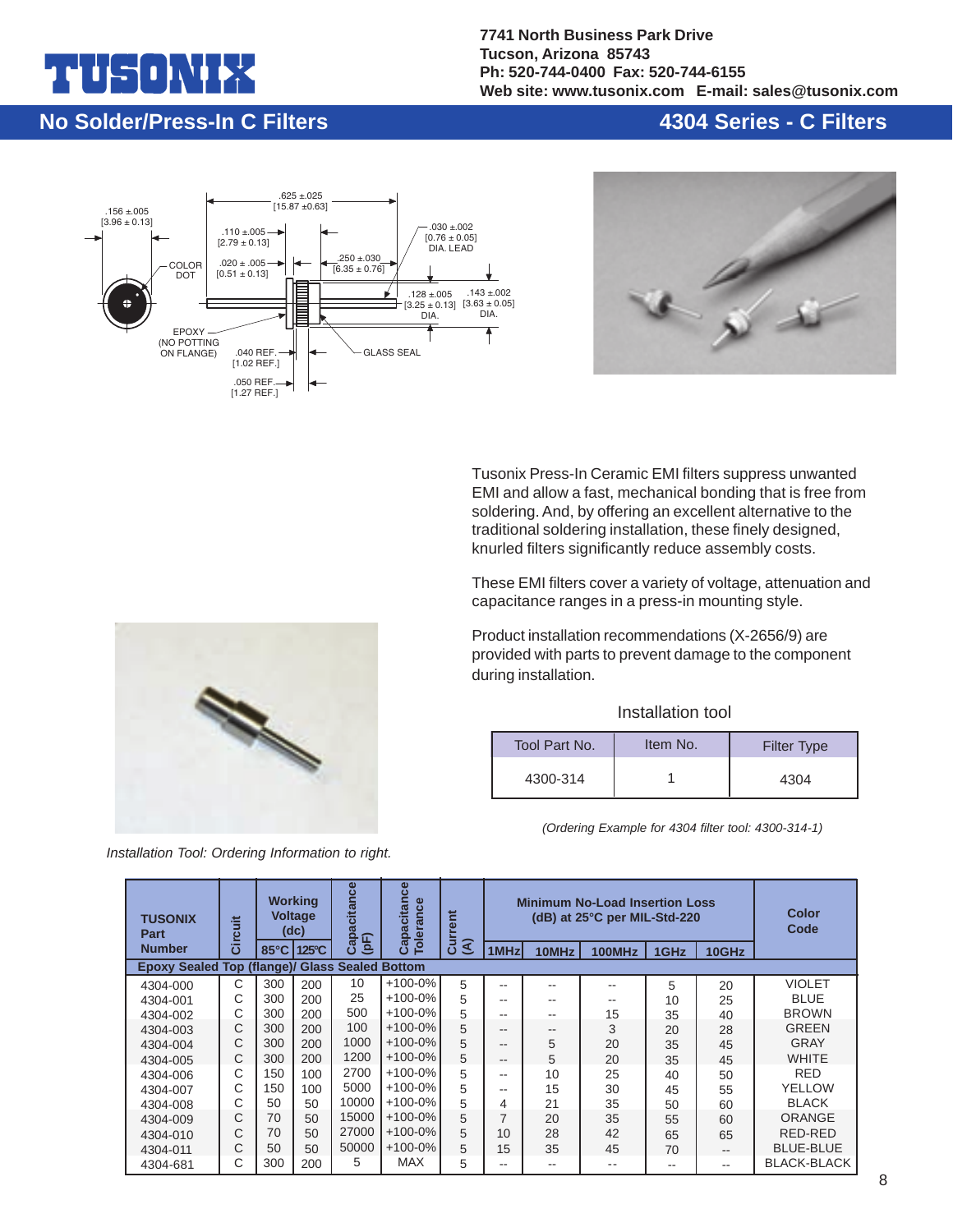

**4306 Series - C Filters**

## **No Solder/Press-In EMI Filters**



| Tool Part No. | Item No. | <b>Filter Type</b> |
|---------------|----------|--------------------|
| 4300-314      |          | 4306               |

Installation tool

*(Ordering Example for 4306 filter tool: 4300-314-2)*

*Installation tool*



Style 1



Style 2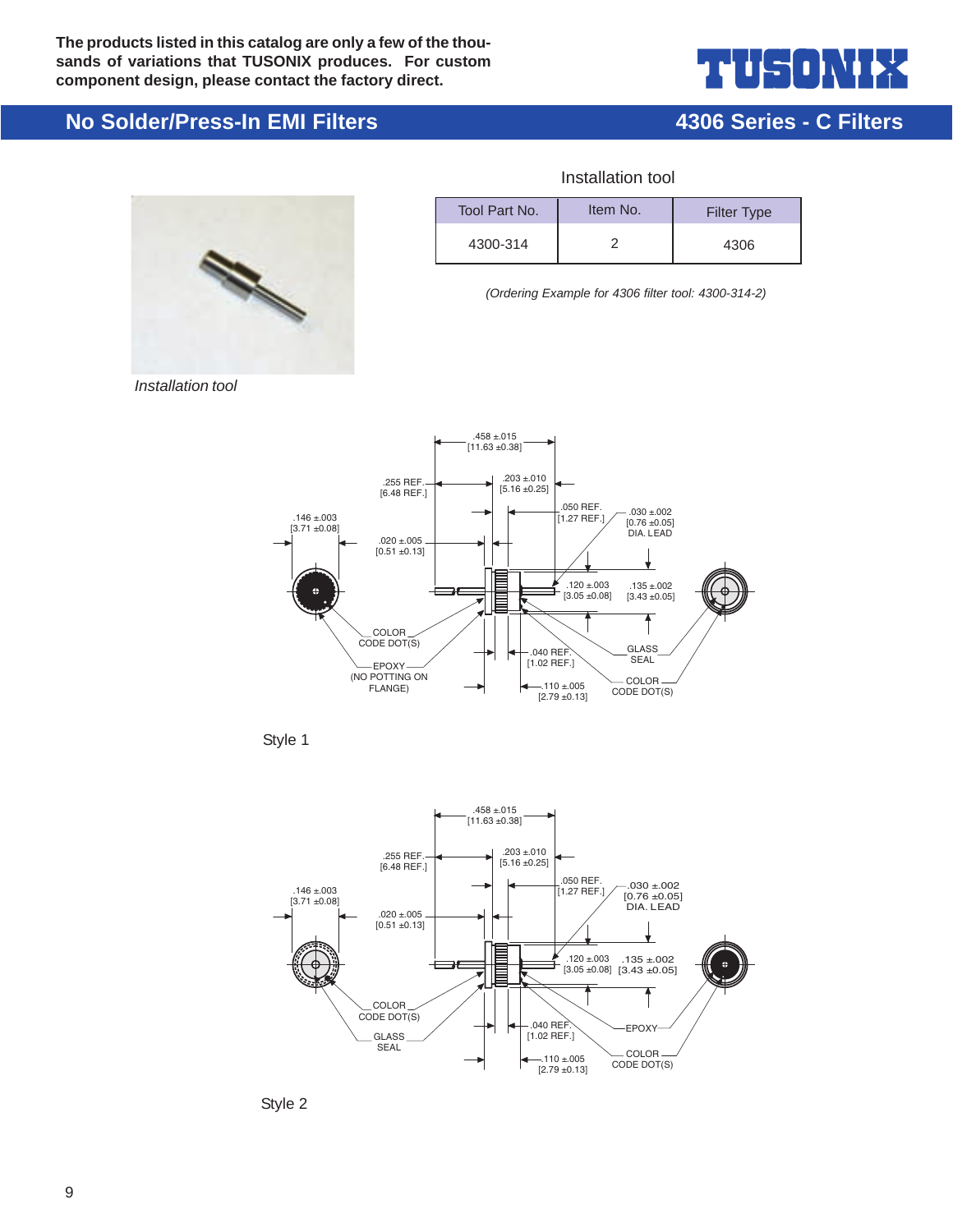

**4306 Series - C Filters**

# **No Solder/Press-In C Filters**

TUSONIX's Press-In EMI filters are excellent for a variety of microwave and RF applications that include:





| <b>TUSONIX</b><br><b>Part</b>                                          | <b>Style</b>                 | Circuit | Working<br><b>Voltage</b><br>(dc) |           | Capacitance<br>$p(\bar{p})$ | Capacitance<br><b>Tolerance</b> | Current<br>$\widehat{\mathcal{E}}$ |                          |                | <b>Minimum No-Load Insertion Loss</b><br>(dB) at 25°C per MIL-Std-220 |                          |                | Color<br>Code      |
|------------------------------------------------------------------------|------------------------------|---------|-----------------------------------|-----------|-----------------------------|---------------------------------|------------------------------------|--------------------------|----------------|-----------------------------------------------------------------------|--------------------------|----------------|--------------------|
| <b>Number</b><br><b>Epoxy Sealed Top (flange)/ Glass Sealed Bottom</b> |                              |         | 85°C                              | 125°C     |                             |                                 |                                    | 1MHz                     | 10MHz          | <b>100MHz</b>                                                         | 1GHz                     | 10GHz          |                    |
|                                                                        |                              |         |                                   |           |                             |                                 |                                    |                          |                |                                                                       | 50                       |                | <b>BLACK</b>       |
| 4306-010                                                               | 1                            | C       | 50<br>70                          | 50        | 10000<br>27000              | $+100-0%$                       | 5<br>5                             | 4<br>10                  | 21<br>28       | 35<br>42                                                              | 65                       | 60<br>65       | RED-RED            |
| 4306-011                                                               | 1                            | C<br>C  |                                   | 50<br>100 | 2700                        | $+100-0%$                       | 5                                  | $\sim$ $\sim$            | 10             | 25                                                                    | 40                       | 50             | <b>RED</b>         |
| 4306-030                                                               | $\mathbf{1}$<br>$\mathbf{1}$ | C       | 150<br>150                        | 100       | 5000                        | $+100-0%$<br>$+100-0%$          | 5                                  | $ -$                     | 15             | 30                                                                    | 45                       | 55             | YELLOW             |
| 4306-004<br>4306-012                                                   | $\mathbf{1}$                 | C       | 300                               | 200       | 5                           | $+100-0%$                       | 5                                  | $- -$                    | $\overline{a}$ | $- -$                                                                 | $\overline{\phantom{a}}$ | 5              | <b>BLUE-BLUE</b>   |
| 4306-680                                                               | $\mathbf{1}$                 | C       | 300                               | 200       | 5                           | <b>MAX</b>                      | 5                                  | --                       | --             |                                                                       | $\overline{\phantom{a}}$ | Ш,             | <b>BLACK-BLACK</b> |
| 4306-028                                                               | 1                            | C       | 300                               | 200       | 10                          | $+100-0%$                       | 5                                  | $-$                      | --             | $\sim$ $\sim$                                                         | 5                        | 20             | <b>VIOLET</b>      |
| 4306-006                                                               | 1                            | C       | 300                               | 200       | 25                          | $+100-0%$                       | 5                                  | $-$                      | --             | $\sim$ $\sim$                                                         | 10                       | 25             | <b>BLUE</b>        |
| 4306-005                                                               | 1                            | Ċ       | 300                               | 200       | 50                          | $+100-0%$                       | 5                                  | $\sim$ $\sim$            | --             | $ -$                                                                  | 10                       | 25             | <b>BROWN-BROWN</b> |
| 4306-029                                                               | $\mathbf{1}$                 | C       | 300                               | 200       | 100                         | $+100-0%$                       | 5                                  | $\sim$ $\sim$            | $\sim$         | 3                                                                     | 20                       | 28             | <b>GREEN</b>       |
| 4306-007                                                               | $\mathbf{1}$                 | C       | 300                               | 200       | 250                         | $+100-0%$                       | 5                                  | $\sim$ $\sim$            | --             | 5                                                                     | 22                       | 30             | YELLOW-YELLOW      |
| 4306-003                                                               | $\mathbf{1}$                 | C       | 300                               | 200       | 500                         | $+100-0%$                       | 5                                  | --                       | --             | 15                                                                    | 35                       | 40             | <b>BROWN</b>       |
| 4306-008                                                               | 1                            | C       | 300                               | 200       | 1000                        | $+100-0%$                       | 5                                  | $ -$                     | 5              | 20                                                                    | 35                       | 45             | GRAY               |
| 4306-009                                                               | 1                            | C       | 300                               | 200       | 1500                        | $+100-0%$                       | 5                                  | $ -$                     | 5              | 22                                                                    | 35                       | 45             | <b>GREEN-GREEN</b> |
| <b>Glass Sealed Top (flange)/ Epoxy</b>                                |                              |         |                                   |           | <b>Sealed Bottom</b>        |                                 |                                    |                          |                |                                                                       |                          |                |                    |
| 4306-023                                                               | $\overline{2}$               | C       | 50                                | 50        | 10000                       | $+100-0%$                       | 5                                  | 4                        | 21             | 35                                                                    | 50                       | 60             | <b>BLACK</b>       |
| 4306-024                                                               | $\overline{2}$               | Ċ       | 70                                | 50        | 27000                       | $+100-0%$                       | 5                                  | 10                       | 28             | 42                                                                    | 65                       | 65             | RED-RED            |
| 4306-015                                                               | $\overline{2}$               | Ċ       | 150                               | 100       | 2700                        | $+100-0%$                       | 5                                  | --                       | 10             | 25                                                                    | 40                       | 50             | <b>RED</b>         |
| 4306-017                                                               | $\overline{2}$               | C       | 150                               | 100       | 5000                        | $+100-0%$                       | 5                                  | $\overline{\phantom{a}}$ | 15             | 30                                                                    | 45                       | 55             | YELLOW             |
| 4306-025                                                               | $\overline{2}$               | C       | 300                               | 200       | 5                           | $+100-0%$                       | 5                                  | --                       | $-$            |                                                                       | $-$                      | 5              | <b>BLUE-BLUE</b>   |
| 4306-681                                                               | $\overline{2}$               | C       | 300                               | 200       | 5                           | <b>MAX</b>                      | 5                                  | $\sim$                   | $\sim$         | $-$                                                                   | $-$                      | $\overline{a}$ | <b>BLACK-BLACK</b> |
| 4306-013                                                               | $\overline{2}$               | C       | 300                               | 200       | 10                          | $+100-0%$                       | 5                                  | $\sim$                   | $-$            | $\sim$ $\sim$                                                         | 5                        | 20             | <b>VIOLET</b>      |
| 4306-019                                                               | $\overline{2}$               | C       | 300                               | 200       | 25                          | $+100-0%$                       | 5                                  | --                       | --             | $\sim$ $\sim$                                                         | 10                       | 25             | <b>BLUE</b>        |
| 4306-018                                                               | $\overline{2}$               | Ć       | 300                               | 200       | 50                          | $+100-0%$                       | 5                                  | --                       | $-$            | $-$                                                                   | 10                       | 25             | <b>BROWN-BROWN</b> |
| 4306-014                                                               | $\overline{2}$               | C       | 300                               | 200       | 100                         | $+100-0%$                       | 5                                  | --                       | $-$            | 3                                                                     | 20                       | 28             | <b>GREEN</b>       |
| 4306-020                                                               | $\overline{2}$               | C       | 300                               | 200       | 250                         | $+100-0%$                       | 5                                  | --                       | --             | 5                                                                     | 22                       | 30             | YELLOW-YELLOW      |
| 4306-016                                                               | $\overline{2}$               | C       | 300                               | 200       | 500                         | $+100-0%$                       | 5                                  | --                       | --             | 15                                                                    | 35                       | 40             | <b>BROWN</b>       |
| 4306-021                                                               | 2                            | C       | 300                               | 200       | 1000                        | $+100-0%$                       | 5                                  | --                       | 5              | 20                                                                    | 35                       | 45             | GRAY               |
| 4306-022                                                               | $\overline{2}$               | Ċ       | 300                               | 200       | 1500                        | $+100-0%$                       | 5                                  | $\overline{a}$           | 5              | 22                                                                    | 35                       | 45             | <b>GREEN-GREEN</b> |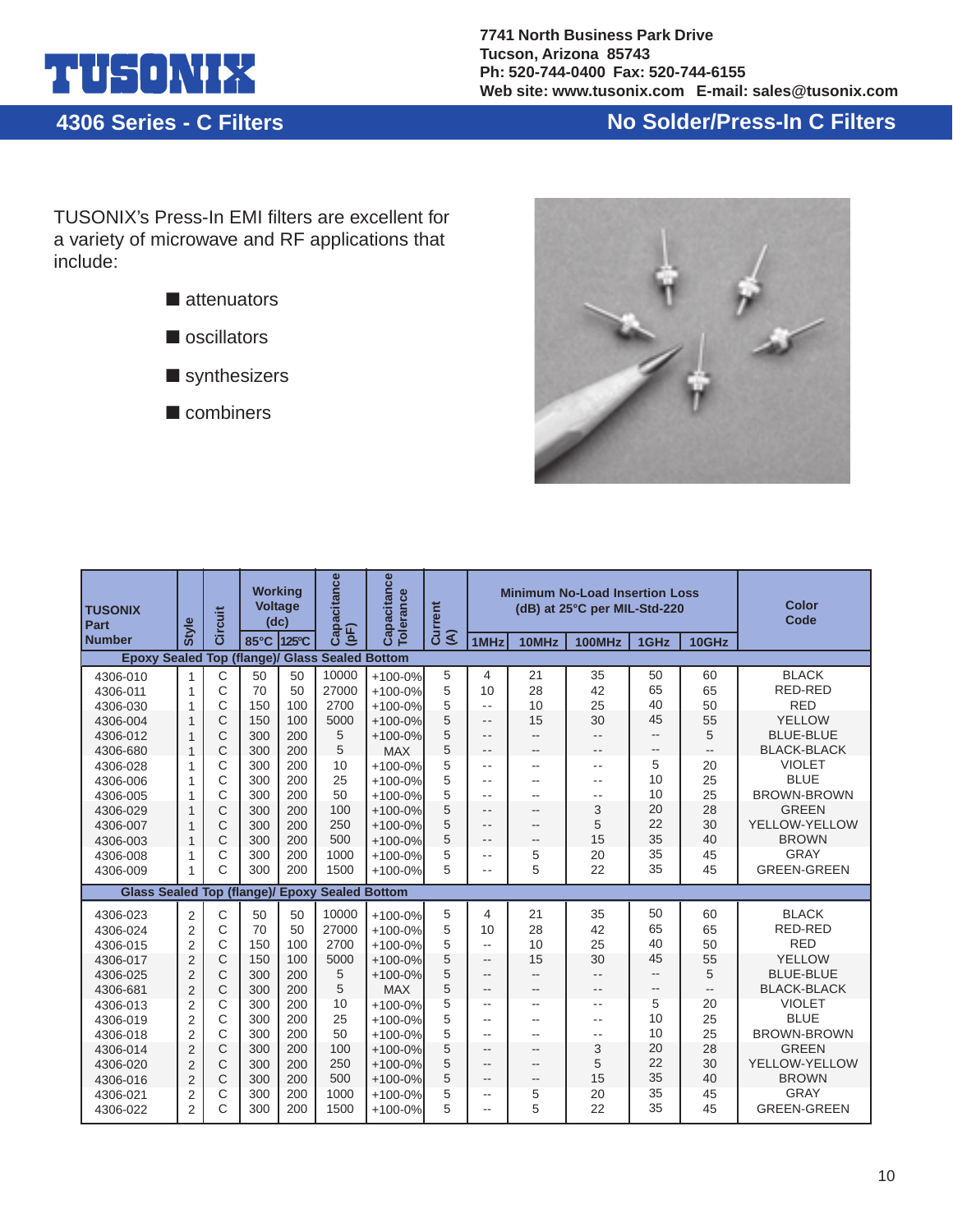**The products listed in this catalog are only a few of the thousands of variations that TUSONIX produces. For custom component design, please contact the factory direct.**

# THUS ONIEZ

### **Solder Mount Pi Filters**